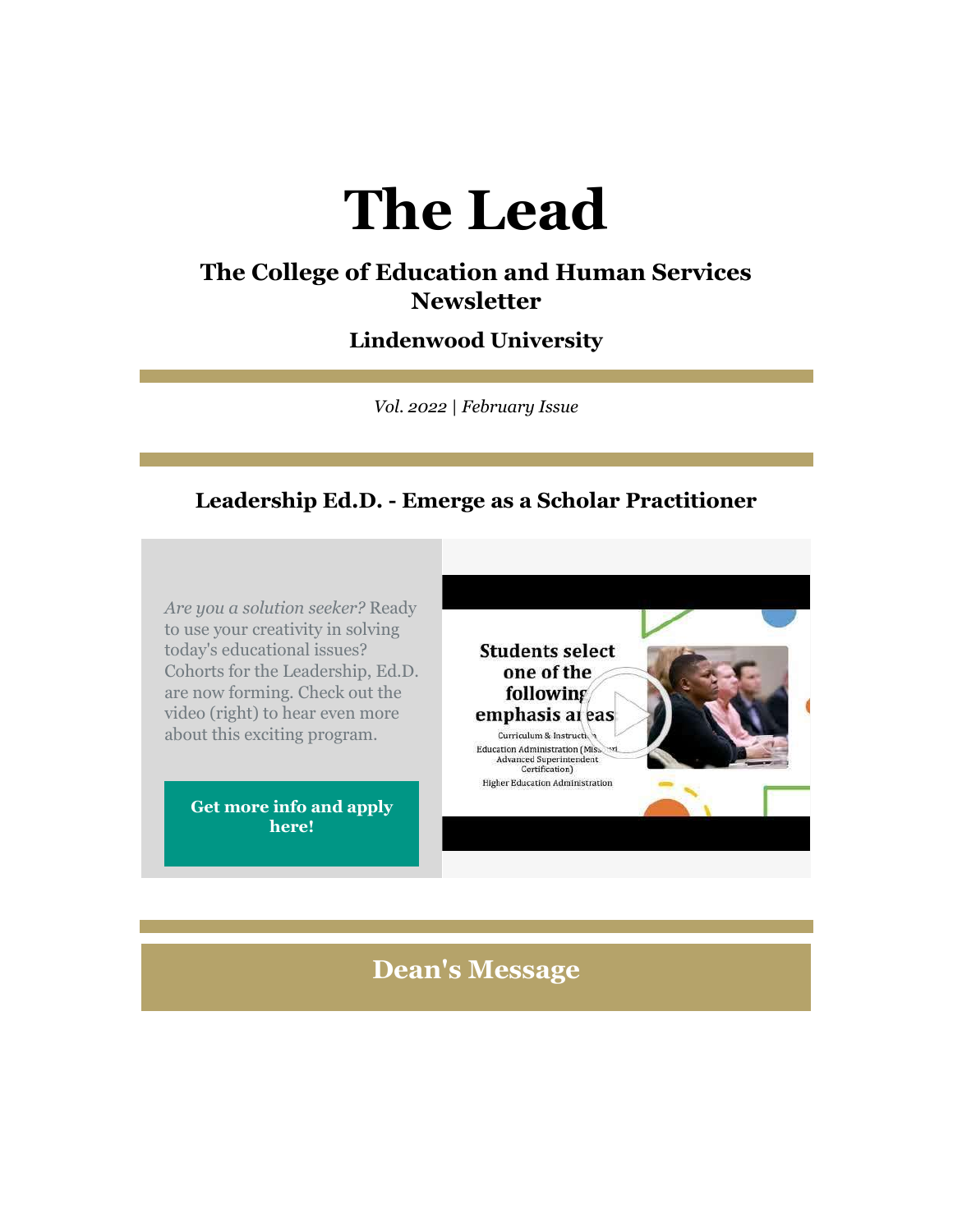#### Greetings everyone,

Here we go with the February edition of The Lead, our College Newsletter! It is hard to believe that in the past three years The Lead has grown to include thousands of subscribers. We try our best to keep it light and to use this news platform as a way of celebrating the accomplishments of our faculty, students, and staff, as well as to herald our partnerships. In future issues, we plan to highlight some of our local high school students who aspire to become educators, counselors, and social workers. We hope that these students will inspire others to do the same. Look for these new features in coming months as we introduce



you to more of the people that make the College of Education and Human Services exceptional. If you know of a student who would like to share their story and motivations please contact our Office Manager, Ms. Lisa Berryhill (**[aberryhill@lindenwood.edu](mailto:aberryhill@lindenwood.edu)**).

I hope you enjoy this issue of The Lead. We welcome your feedback and suggestions for future content.

Very Best,

Stording Aleffled

Anthony Scheffler, Ph.D. Dean, Lindenwood College of Education

# **Featured Stories**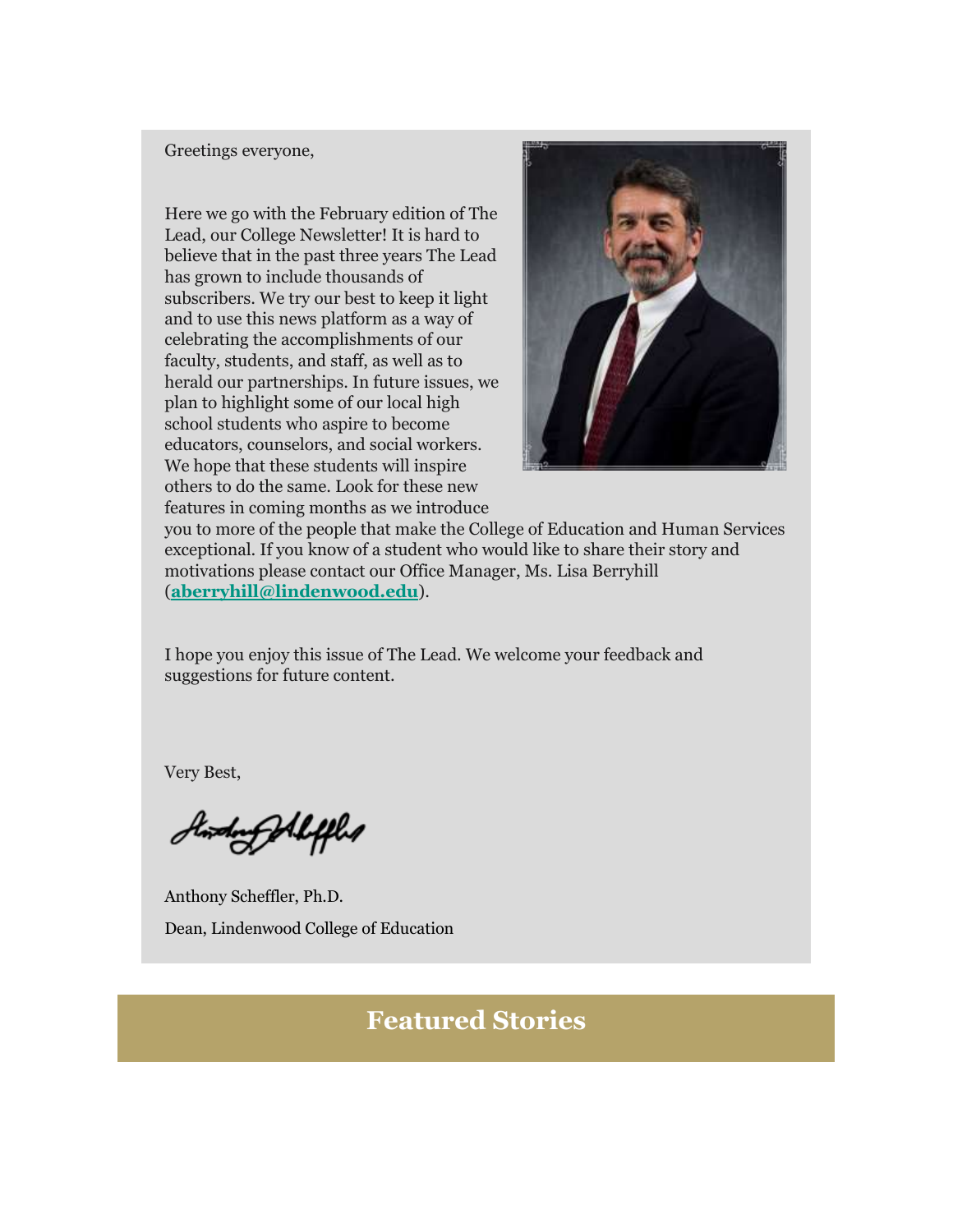## **Lindenwood Lions Basketball Double Header**



The College of Education and Human Services is pleased to host the February 24 basketball game between our Lindenwood Lions and the Indianapolis Greyhounds. The double-header includes a 5:30 P.M. Women's Game followed by a 7:30 P.M. Men's game. The COEHS invites you to join the faculty and staff at this event in the Hyland Arena.\* GO LIONS!

\* COVID restrictions or cancellations apply.

#### **Education Scholarship available to**

#### **Jefferson County, Missouri High School Graduates**

The Jefferson County Retired Educational Association (JCREA) and the Missouri Retired Teachers Association (MRTA) is offering an opportunity to apply for a \$1,000 scholarship to be awarded to an applicant meeting the following requirements:

- 1. graduate of a Jefferson County Missouri high school
- 2. A 3rd or 4th year student majoring in education
- 3. A student who presents a Letter of Recommendation from at least one of his/her college professors
- 4. A student having earned a GPA of 3.0 or better

The recipient of this scholarship will be notified and invited to attend an association meeting to be recognized as JCREA's 2021 Scholarship recipient.

# **DEADLINE FOR COMPLETED APPLICATION: POSTMAKED OR EMAILED BY APRIL 15, 2022**

**Email application to: [v.chris@charter.net](mailto:v.chris@charter.net)**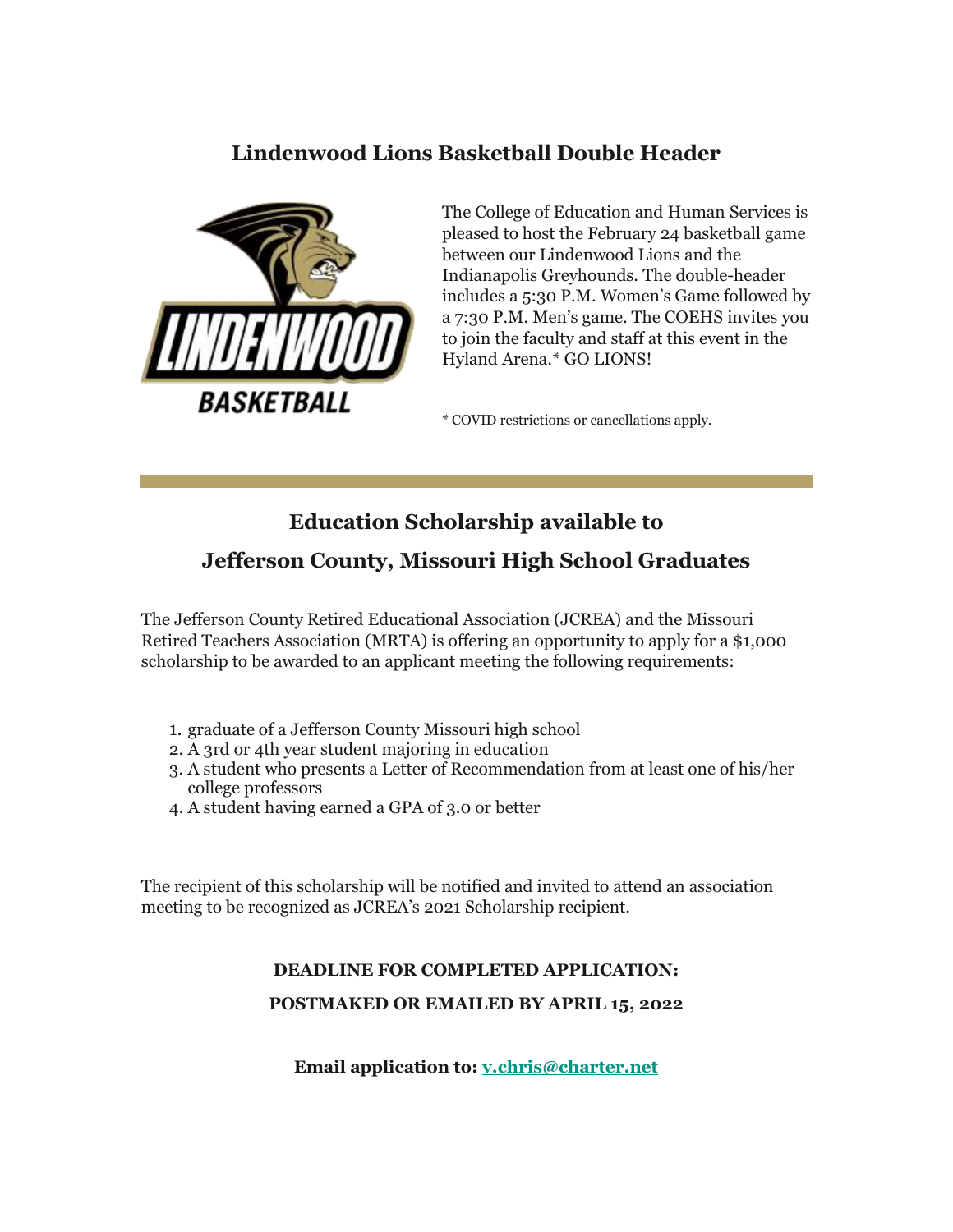#### **or click below to submit an application**

**[Click here to apply!](https://nam04.safelinks.protection.outlook.com/?url=https%3A%2F%2Fr20.rs6.net%2Ftn.jsp%3Ff%3D001cZdsz7Nb0n1sqKy5sAV5sAygCYgY1YLFjVA2BlF6HKm9Xgap5ihLMv87kocg9lVStA1FsRP27dtl-IY7-xkayDJK5zgS4nwLS9FhltIg31zrZQR_huEwN5jv8Ocp8PXy8sstxAMYe22IDsON7AdYJM67I57GCG06cVVtriYtrAjsX0kIXoGpx6EekBjACfSe4ZA8IZ_UbyEVlvy1qAUh4RHbu1fSALY04Jgna8KO6WiOu1o_9EMEU8U9rtpFur9z%26c%3DOwAi-uW8upnqtbbpKWYfv_C233NH6d27P9-7GIbqW1RNNZzTfKg6sg%3D%3D%26ch%3Dy2pyEEA6wWRkfPeidISvDzBJmkkUSsyNgcsMNlh8YVwdot7gdtcn_A%3D%3D&data=04%7C01%7Cphuffman%40lindenwood.edu%7Cc0f53577e92d4c3952f308d9e5a054fc%7C3d72f08e540a4c68905d9e69c4d9c61e%7C1%7C0%7C637793299060647401%7CUnknown%7CTWFpbGZsb3d8eyJWIjoiMC4wLjAwMDAiLCJQIjoiV2luMzIiLCJBTiI6Ik1haWwiLCJXVCI6Mn0%3D%7C3000&sdata=SMyoe0kM60X15mhb4vbeXQavU7gqBNeXfByKjbQUC%2Fg%3D&reserved=0)**





# **Earn \$140 Stipend Participating in a Workshop on Improving Digital Humanities Pedagogy in St. Louis**

Lindenwood University is offering a workshop on digital practices in humanities classrooms on Saturday, April 9th, 8 a.m. to 5 p.m. Secondary education faculty who participate will receive a **\$140 stipend.** This workshop is being presented in partnership with the Missouri Humanities Council and with support from the National Endowment for the Humanities.

This workshop is designed as a mutual learning and information-gathering experience. Three higher education humanities faculty will join up to 17 secondary education humanities faculty who teach at St. Louis-area Missouri schools to discuss the current state of, and future possibilities for, digital practices in humanities classrooms. The workshop will help to launch a broader regional effort to assist faculty with engaging students in humanities coursework through the integration of digital humanities tools and activities. During the workshop, participants will:

 Share their current practices for incorporating digital work in the high school humanities classroom

- Learn simple and effective digital humanities activities they can use in the future
- Discuss how these various activities align with MoDESE standards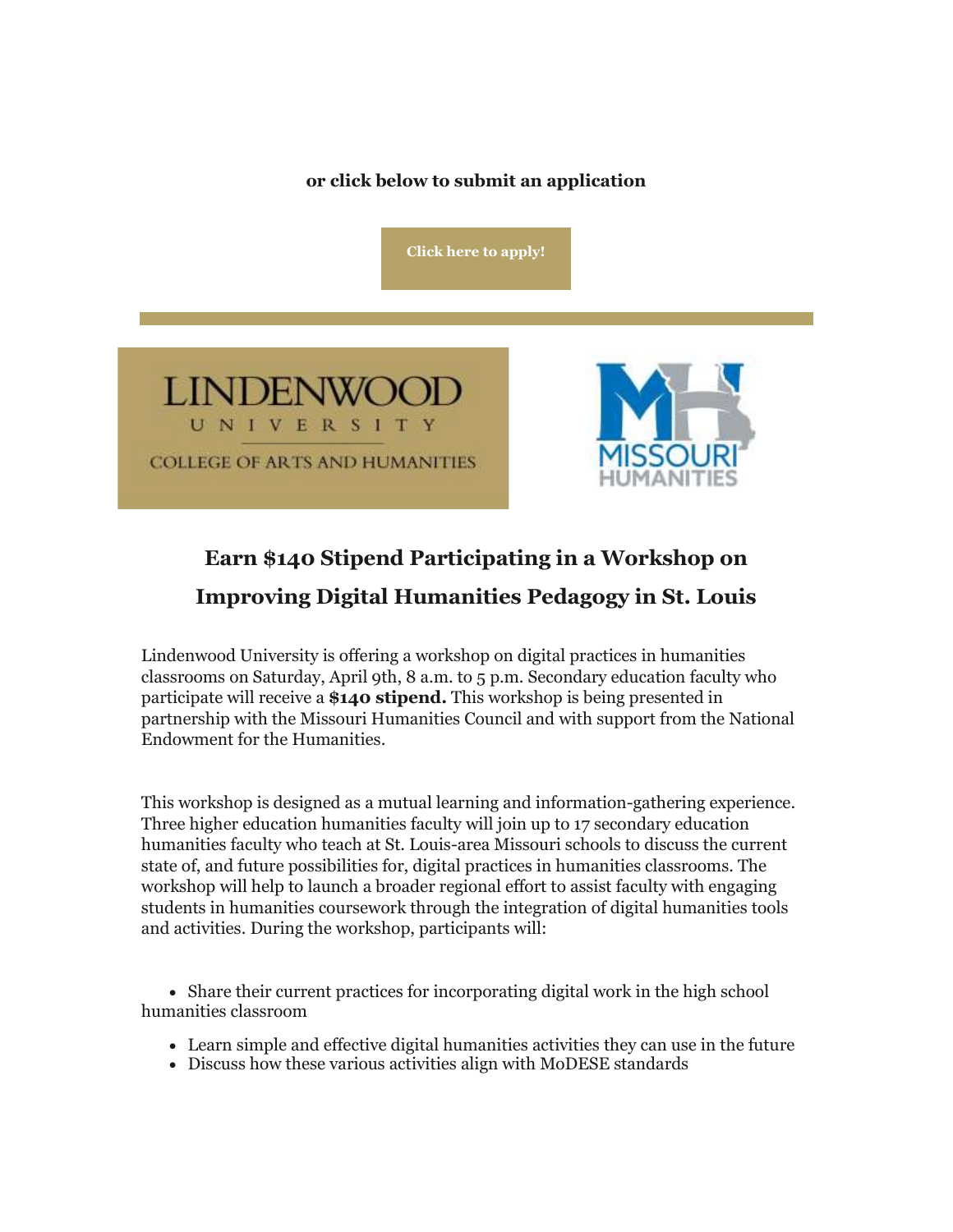Identify challenges to increasing the number and quality of digital learning experiences in high school humanities classrooms (and potential solutions)

 Identify obstacles (institutional or otherwise) to allowing high school students to remotely participate in university-based digital humanities projects

Please contact Dr. Geremy Carnes (**[GCarnes@lindenwood.edu](mailto:GCarnes@lindenwood.edu)**) if you are interested in participating, or in learning more about the workshop and its goals.

# **COEHS DEI Committee**

# **COEHS - DEI Committee encourages you to register and Attend the Sessions for The State of Black Educators Symposium**



The State of Black Educators Symposium was created for people/organizations interested to discuss better ways to recruit, develop, support, and mentor Black educators.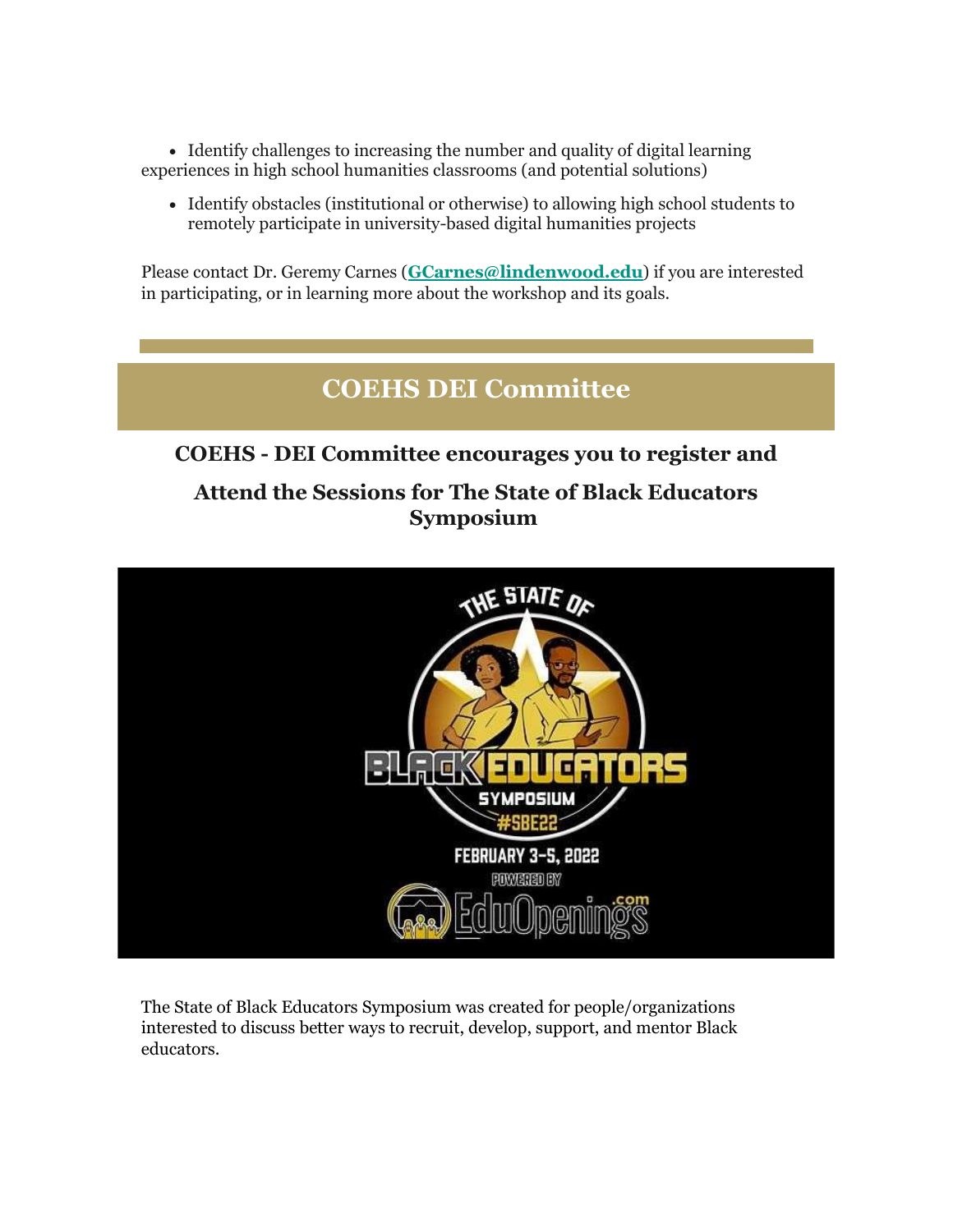SBE22 will build on the success of SBE20 and SBE21 by focusing more on practical solutions to address a number of issues impacting Black educators. Early registration is now open for this three-day event!

Please note that we anticipate this free event will reach capacity quickly. Guarantee your spot by registering now!

#### **The sessions included for SBE22 are:**

February 3, 2022 @6pm - Day 1 of SBE22 (Virtual)

February 4, 2022 @4pm - SBE22 Conference (Harris-Stowe State University)

February 4, 2022 @7pm - SBE22 Symposium (Harris-Stowe State University)

February 5, 2022 @9am - SBE22 Flipped Job Fair (University of Missouri - St. Louis)

**[Click Here to Register](https://nam04.safelinks.protection.outlook.com/?url=https%3A%2F%2Fr20.rs6.net%2Ftn.jsp%3Ff%3D001cZdsz7Nb0n1sqKy5sAV5sAygCYgY1YLFjVA2BlF6HKm9Xgap5ihLMrL8bw9PfVQqPmnp8FKLV90d218TYuZxbOKSXJzrkESKytA_lqietZ0l0gWJVSNYNSBzOIO5g2CtIUYwrWmUFipraR8kduraK3nSHX79vhSL2Z4gk49kXWiySmTmacv8nBPMhyty0HnhrUZXesnwYKnkpJV4sFL8UAyqEQrBPYl4Ygncgj-Q1SuCjyPze8OAZA%3D%3D%26c%3DOwAi-uW8upnqtbbpKWYfv_C233NH6d27P9-7GIbqW1RNNZzTfKg6sg%3D%3D%26ch%3Dy2pyEEA6wWRkfPeidISvDzBJmkkUSsyNgcsMNlh8YVwdot7gdtcn_A%3D%3D&data=04%7C01%7Cphuffman%40lindenwood.edu%7Cc0f53577e92d4c3952f308d9e5a054fc%7C3d72f08e540a4c68905d9e69c4d9c61e%7C1%7C0%7C637793299060647401%7CUnknown%7CTWFpbGZsb3d8eyJWIjoiMC4wLjAwMDAiLCJQIjoiV2luMzIiLCJBTiI6Ik1haWwiLCJXVCI6Mn0%3D%7C3000&sdata=QcVjiKPhQfKWZLpiqnf1Ws81bK1pfEoH8jSVa1Ddn4M%3D&reserved=0)**

**COEHS, Academic, Retention & Certification Center**

# **COEHS Caught You Caring Award | Dr. Amanda Aldridge**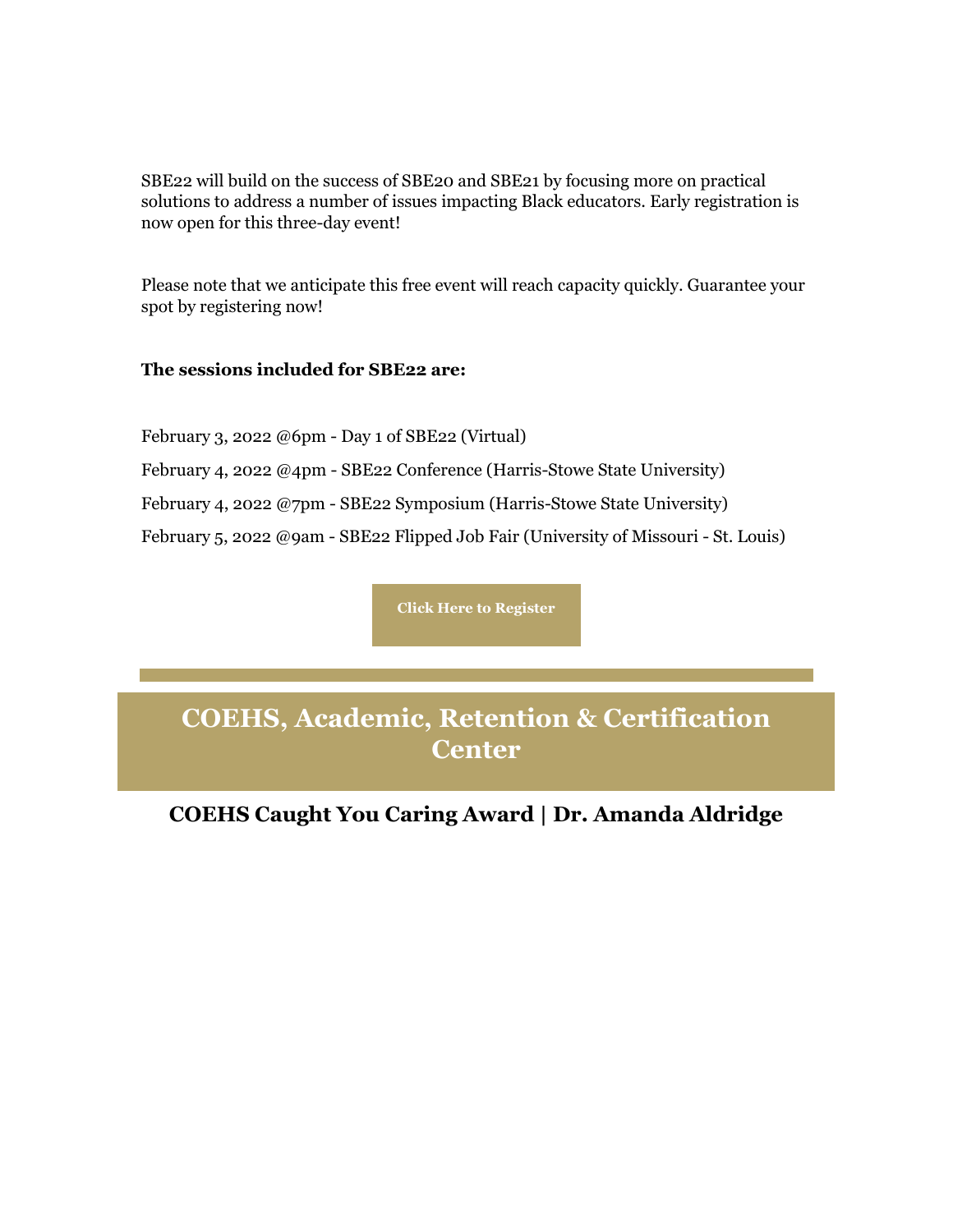

The COEHS - Caught You Caring program honors faculty, staff, or student worker who are "caught caring" or going the extra mile to help someone within the college.

Dr. Aldridge is an assistant professor for Lindenwood University's College of Education and Human Services Department of Teacher Education, and is the coordinator of secondary student teaching for secondary, middle and K-12 certifications. She holds a B.S. Ed. in secondary social studies education from the University of Missouri, an M.Ed. from the University of Missouri-Saint Louis, and an Ed.D. in higher education administration from Lindenwood University. Dr. Aldridge has experience teaching both graduate- and undergraduate-level courses in higher education for over a decade. Before beginning her career in higher education, Dr. Aldridge was a social studies teacher at the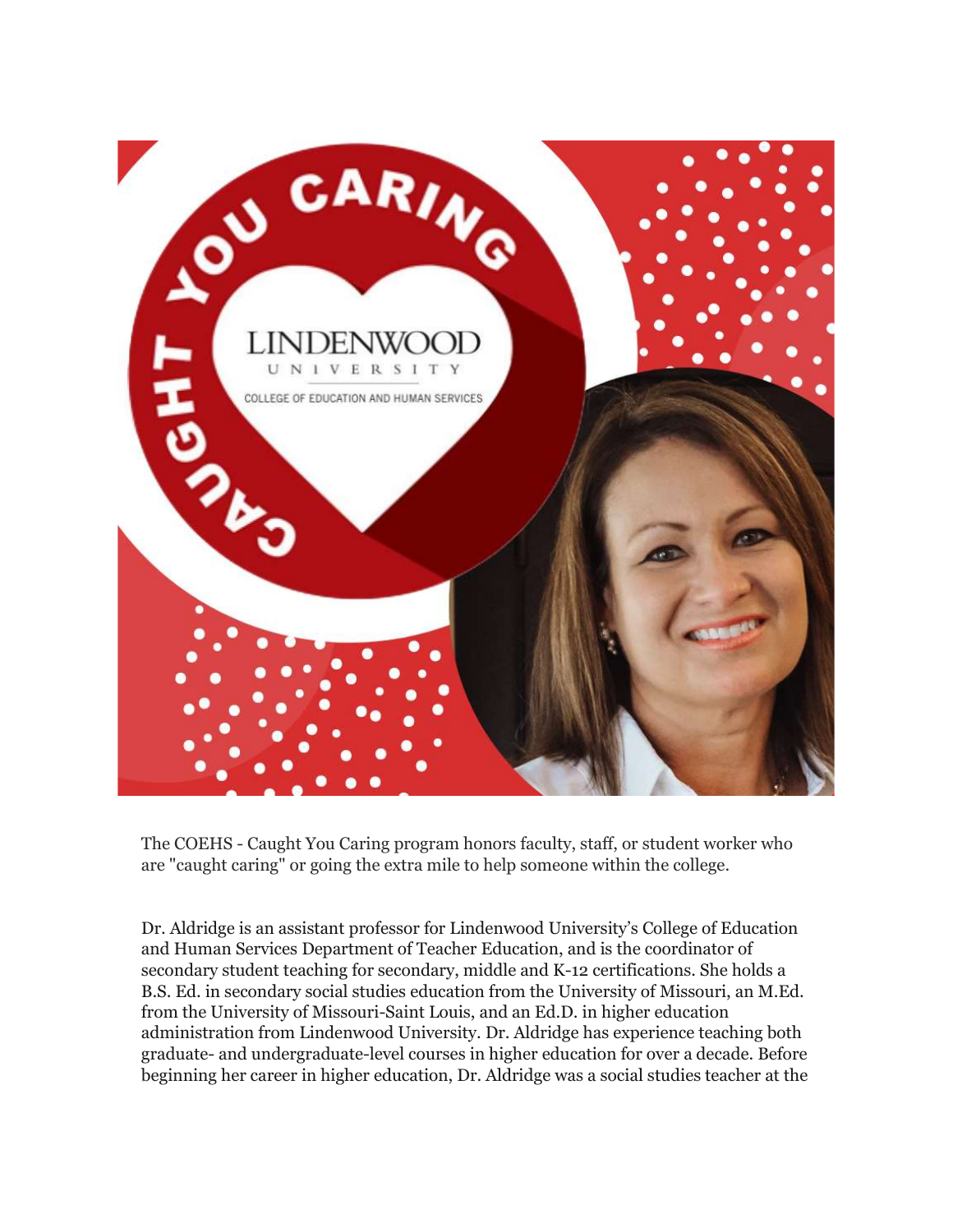Wentzville School District. Dr. Aldridge holds career teacher certifications in middle school social studies education, secondary social studies education, and K-12 mild/moderate special education.

The nominators expressed their appreciation for Amanda's substantial efforts for the COEHS. One comment from the nomination is below:

"Amanda has provided teacher candidates entering into student teaching with an exceptional amount of support. She also provides support to host teachers and university supervisors help all become a functional team. Her triad training, resources, one-on-one meetings and guidance give our teacher candidates quality experiences that support their transition into the field."



**School Counselor Virtual Q&A Session**

In coordination with the ARCC office, the Counseling Department Chair held a virtual session for School Counselor candidates to receive updates regarding the program. The session was engaging and informative for candidates to help them be successful in the program.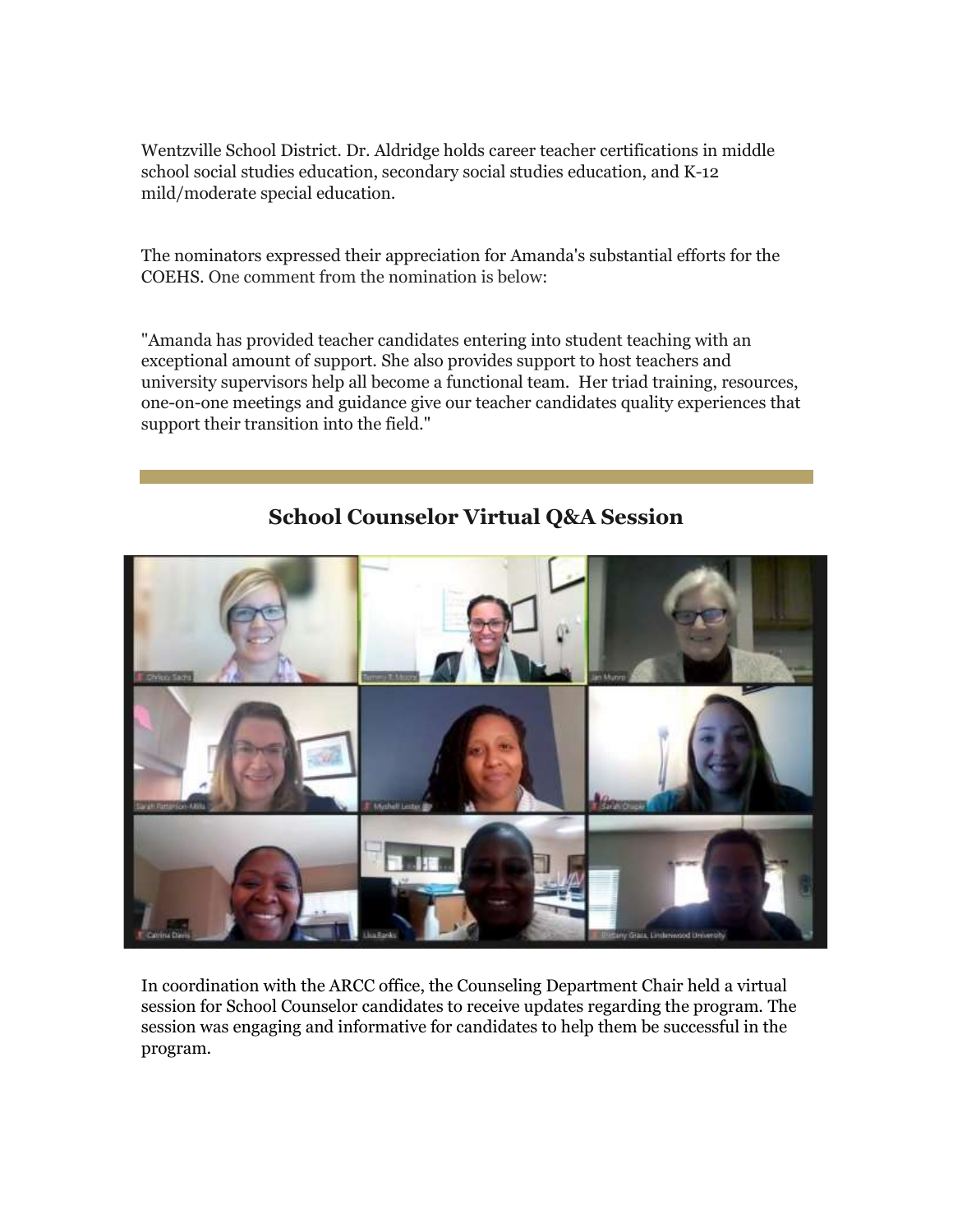# **Curriculum & Instruction**

# **COEHS department head selected for the Women In Leadership Program of FOCUS Saint Louis 2022**



Dr. Vanessa Vandergraaf has been selected for the Women In Leadership Program of FOCUS Saint Louis 2022. The program is based on inquiry and experiential learning, community as a classroom, leadership competencies and strategies for improvement, and the role of diversity and inclusion in leadership. Participation in the program will allow Dr. Vandergraaf to leverage the experience for Lindenwood University, as the program includes over 40 hours of professional development on leadership topics, exposure among the Saint Louis region's major corporations, and selected participants are widely reported by local publications, resulting in media exposure for Lindenwood University. The Women in Leadership Program of FOCUS Saint Louis is a competitive program with a limited class size. Dr. Vandergraaf submitted an application and two recommendations and participated in

multiple interviews as part of the selection process.

#### **Lindenwood Represented at State Conference**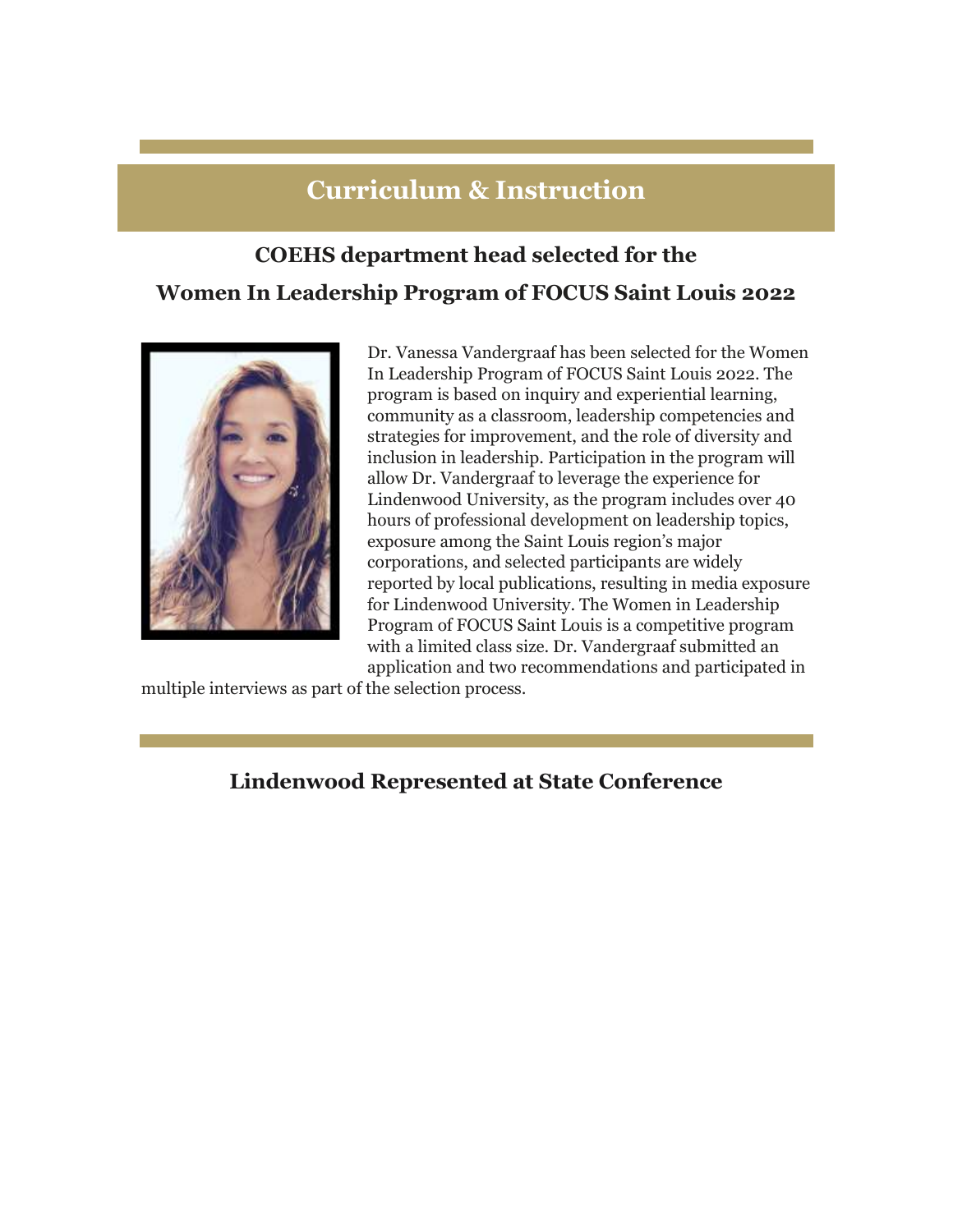

Lindenwood Student Council for Exceptional Children (LU SCEC) President Shannon Ransom, Molly Taff, Julia Bowman, and Faculty Advisor Dr. Rebecca Panagos will be presenting at the 6<sup>th</sup> Annual Collaborative Missouri Council for Exceptional Children Conference March  $2-3<sup>rd</sup>$  in Columbia, MO. Shannon has been nominated for the Dabney Scholar Outstanding Special Education Student Teacher Award, competing with other university special education student teachers from around the state. Brittney Huck, LU student, won the Dabney Scholar Award for 2020, joining nine other previous Lindenwood Special Education Student Teachers over the past 22 years to receive this honor. LU SCEC currently has 21 members and is open to anyone interested in learning more about teaching and working with children of all abilities.

Leading a session of teacher candidates, practicing teachers and administrators, Dr. Panagos chairs an Open Forum: Recruitment, Preparation, and Retention of Special Education Teachers-Innovative Ideas to Address the Critical Shortage.

#### **JOIN US FOR CAMP READ-A-LOT!**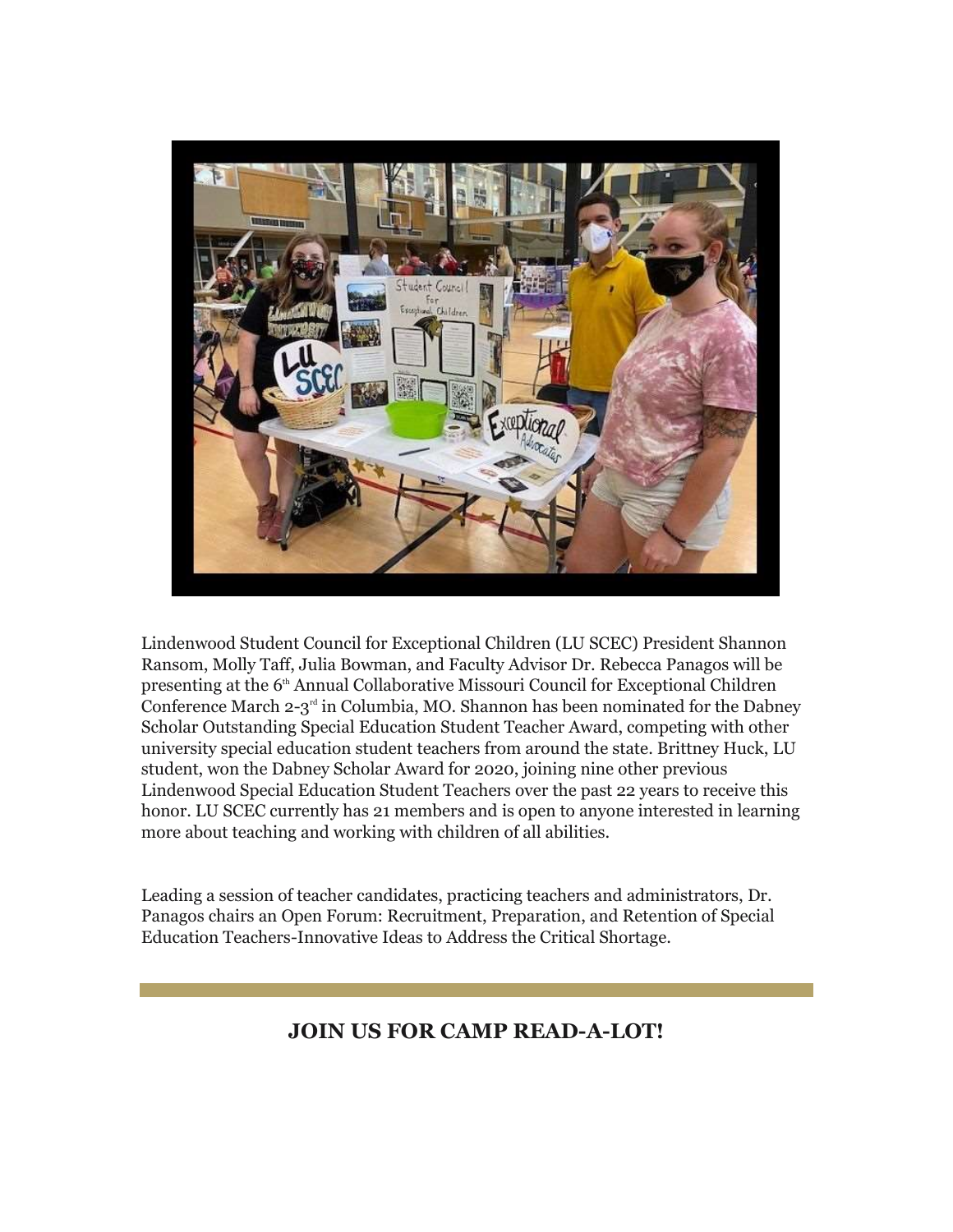Would you like the opportunity to support a child's reading development *and* earn course credit this summer?

Graduate Reading Courses: EDU 52300, 52600, & 50910

Undergraduate Reading Course: EDU 30910

#### **When**

First 3 weeks (May 16-June 3):

1 meeting per week online (evening) plus asynchronous coursework online

Second 3 weeks (June 6-24):

Monday through Friday 8 am to 2 pm.

The first 3 weeks of coursework are online and the second 3 weeks are in-seat to accommodate PK-12 teachers' schedules!

#### **Where**

Lindenwood Cultural Center (400 N. Kingshighway, St. Charles)

**Educational Leadership**

**GMOX Moves to New Location (or New Kids on the Block)**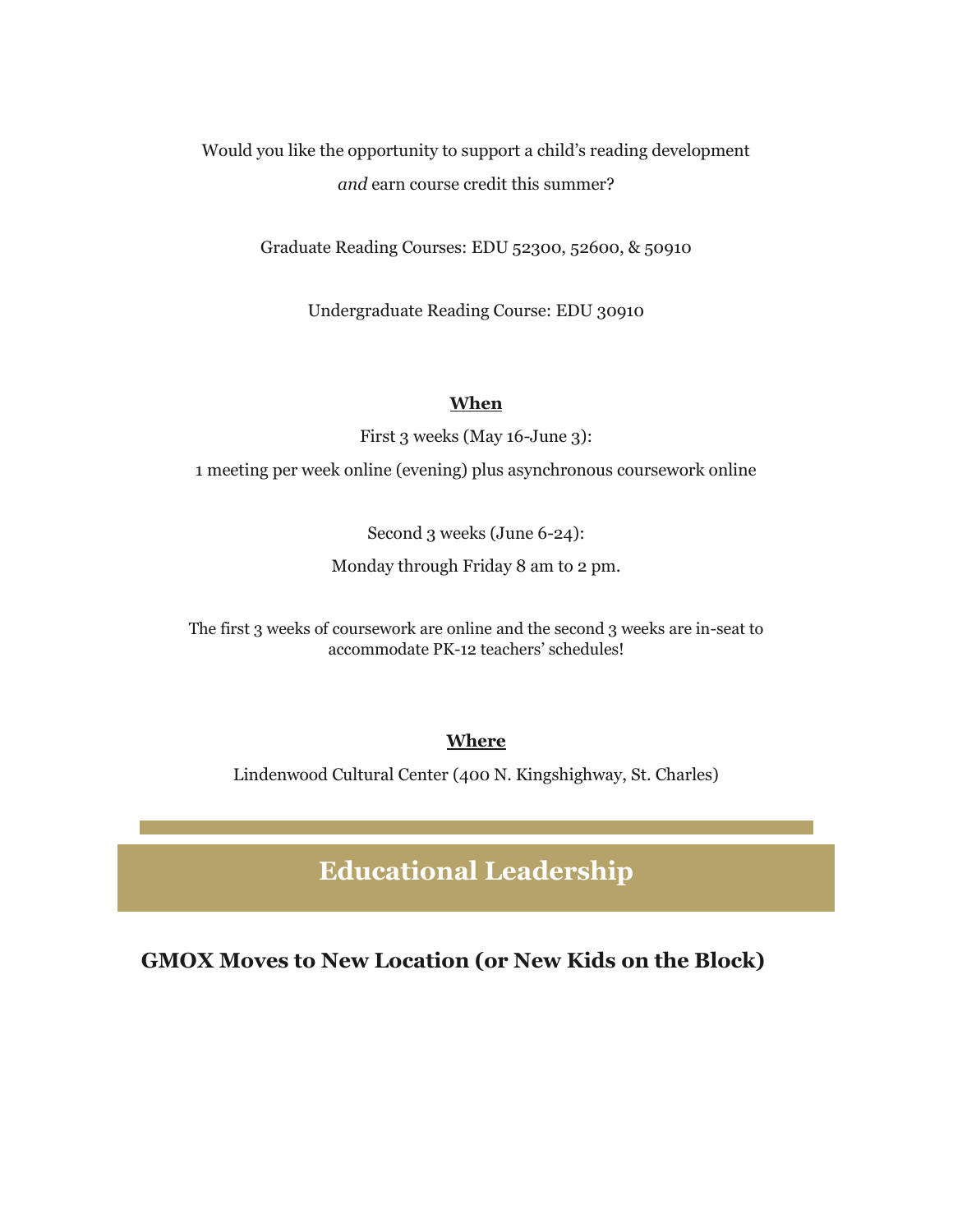

Greater Missouri Extended Sites (GMOX) has a new location at 1370 East Primrose Suite E in Springfield, Missouri. The new site is still easy access to the well-traveled James River Parkway, but is much closer to the large medical community and mental health facilities. The COEHS is excited to continue to offer a variety of graduate education programs. The new space has a larger classroom which can seat forty students, and the conference room is able to be utilized as a classroom and as an office. With the flexible space, there is now room to have 3 OWL classrooms and 2 offices. GMOX's staff currently consists of Dr. Tanya Vest, Assistant Professor of Educational Administration and Wendy Linton, Site Manager, as well as several

adjuncts. We are looking forward to expanding our services and working with the main campus to increase opportunities throughout Missouri.

# **CapIt@Lindenwood Podcast reaches over 3,000 global downloads and now on Amazon Music**



**[Click here to hear more!](https://nam04.safelinks.protection.outlook.com/?url=https%3A%2F%2Fr20.rs6.net%2Ftn.jsp%3Ff%3D001cZdsz7Nb0n1sqKy5sAV5sAygCYgY1YLFjVA2BlF6HKm9Xgap5ihLMv87kocg9lVSPFybg_y6qPB7goZ8ouAHsY9CScjrpFmIEyMW-iP8NEpa_IO4eYjGR-XIRhRnqhGsZPhMSOH1urNz7gusnz6vaSlZQTCvuM4hYYCGA5B-rL8yt2dcLB4MRVoDwhuuBSDZlJ_EvgbMrwvQuM3Oa61VKCLNk5FESmjxinkhmWYzfbA%3D%26c%3DOwAi-uW8upnqtbbpKWYfv_C233NH6d27P9-7GIbqW1RNNZzTfKg6sg%3D%3D%26ch%3Dy2pyEEA6wWRkfPeidISvDzBJmkkUSsyNgcsMNlh8YVwdot7gdtcn_A%3D%3D&data=04%7C01%7Cphuffman%40lindenwood.edu%7Cc0f53577e92d4c3952f308d9e5a054fc%7C3d72f08e540a4c68905d9e69c4d9c61e%7C1%7C0%7C637793299060647401%7CUnknown%7CTWFpbGZsb3d8eyJWIjoiMC4wLjAwMDAiLCJQIjoiV2luMzIiLCJBTiI6Ik1haWwiLCJXVCI6Mn0%3D%7C3000&sdata=phvICS7mPwZ31AAiuFAF6wrEzOdVbA5Gmm7klHifaSU%3D&reserved=0)**

Not only can you listen to CapIt@Lindenwood on Apple iTunes, it's now available on Amazon Music as well! To listen, download the Amazon Music app, click on podcasts.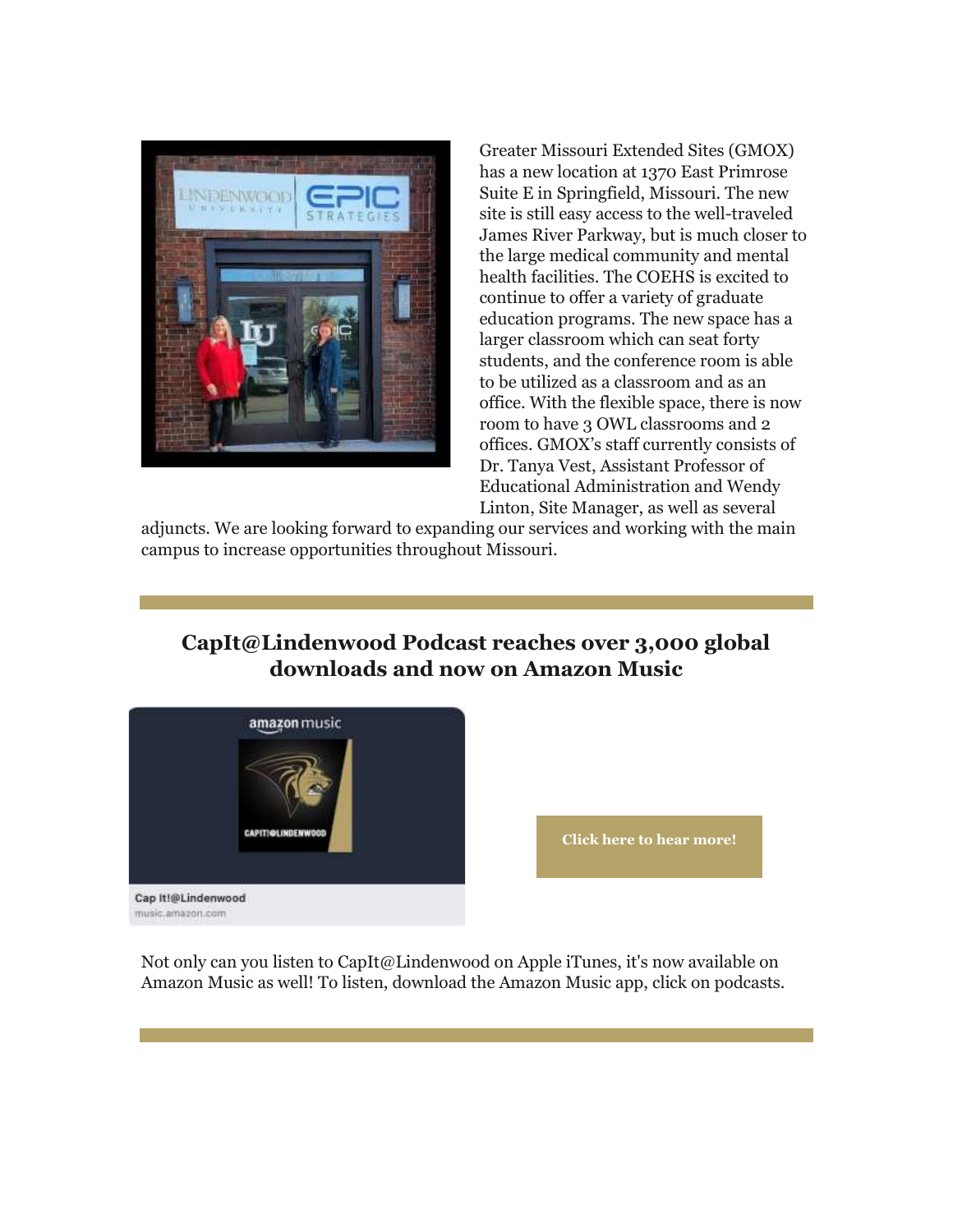#### **Feed Your Mind Fridays! Professional Development Open to Faculty, Staff, Alumni, and Current Students**



Feed Your Mind Fridays are brief discussions on pressing issues in higher education. Each discussion begins with a presentation by a regional or national expert. A Q&A session follows each presentation. We welcome faculty, staff, current students and alumni to these important conversations! All presentations begin at 12:00 pm.

- February 18: Dr. Jason Lynch, "Impacts & Implications of COVID-19 on College Student Well-Being: What We Know & Where We Go"
- March 4: Anna Girdwood, "Name, Image, and Likeness (NIL) – What Does This Mean for Us"
- April 8: Dr. Colleen Martinez, "Using principles of relational pedagogy for online course success in higher education."
- April 22: Dr. Debbie Bazarsky and Dr. Shaun Travers, "Core Competencies and Standards of Practice for the LGBTQIA+ Profession: Leading and Supporting Agents of Change on Your Campus"

**[Register Here!](https://nam04.safelinks.protection.outlook.com/?url=https%3A%2F%2Fr20.rs6.net%2Ftn.jsp%3Ff%3D001cZdsz7Nb0n1sqKy5sAV5sAygCYgY1YLFjVA2BlF6HKm9Xgap5ihLMv87kocg9lVSViXvDhEuCuyoY0x3oEbzQwfZ3O-XDCxcZb6vTL2Kcy_u6lUZbNSISK9pdso6PmCK-bTkkAJbkQsx29yIxkObgPssCzsGUVfryFOZ5UTivKHAg3RRJSSMUA%3D%3D%26c%3DOwAi-uW8upnqtbbpKWYfv_C233NH6d27P9-7GIbqW1RNNZzTfKg6sg%3D%3D%26ch%3Dy2pyEEA6wWRkfPeidISvDzBJmkkUSsyNgcsMNlh8YVwdot7gdtcn_A%3D%3D&data=04%7C01%7Cphuffman%40lindenwood.edu%7Cc0f53577e92d4c3952f308d9e5a054fc%7C3d72f08e540a4c68905d9e69c4d9c61e%7C1%7C0%7C637793299060647401%7CUnknown%7CTWFpbGZsb3d8eyJWIjoiMC4wLjAwMDAiLCJQIjoiV2luMzIiLCJBTiI6Ik1haWwiLCJXVCI6Mn0%3D%7C3000&sdata=0Ejb8U9d0wRpwVEu0vRQmCyUpuo022bUXUhlRkbue1Q%3D&reserved=0)**

# **Human Services**

### **Social Work**

**Dr. Denise King Presents on Aging and Caregiving**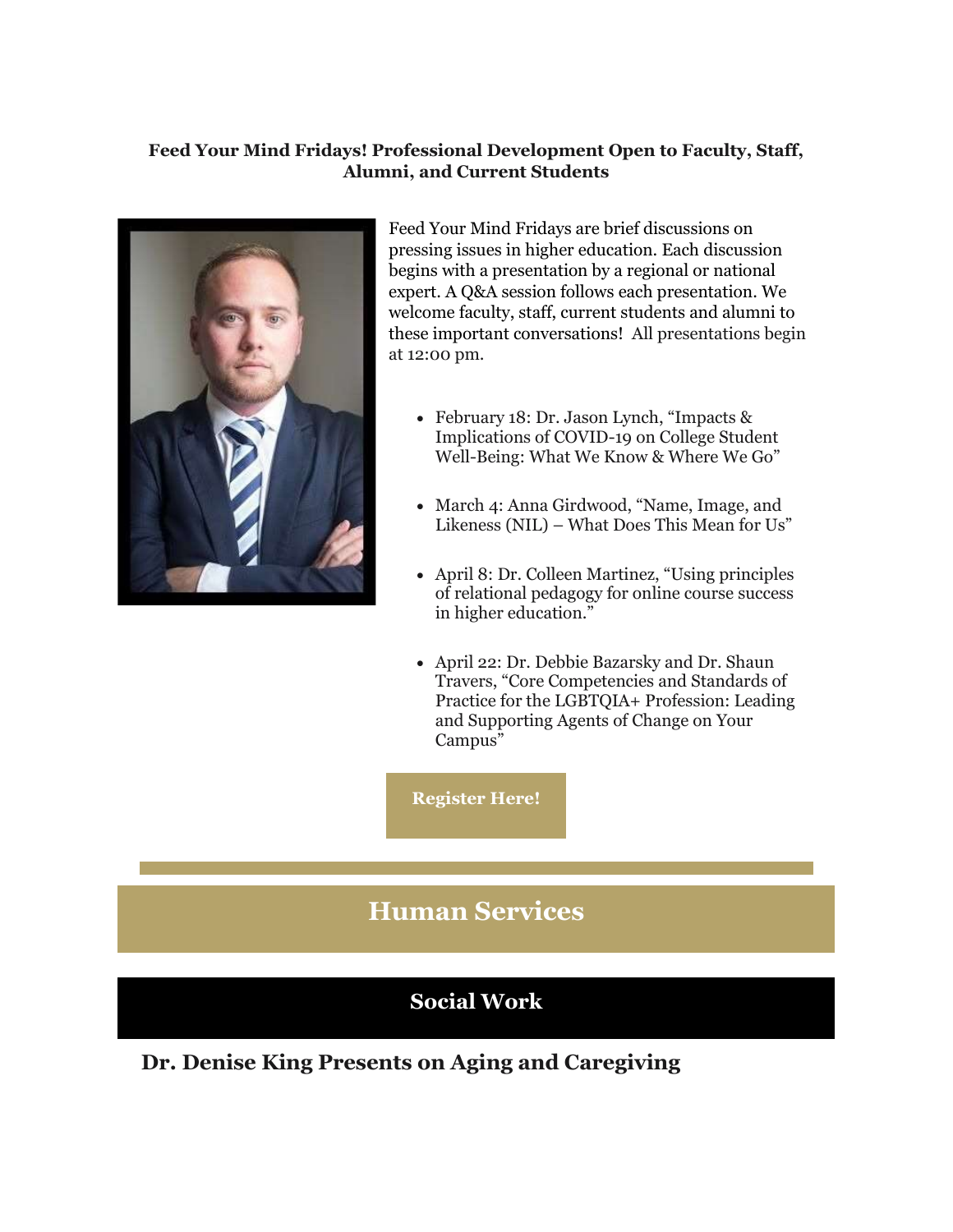

In December, Dr. Denise King presented a workshop titled, "Lives Interrupted: Servicing Aging Elders and Their Caregivers" for the University of Missouri-St. Louis (UMSL) School of Social Work Behavioral Health Workforce Education and Training (BHWET) Program. This specialized program is designed to prepare students for the demands of vulnerable populations with unmet behavioral health needs. With an expertise in gerontological social work, Dr. King trained participants on aspects of aging including demographics of the elderly, types of dementia, elder abuse, and caregiving. Jenny Yeargain, a Lindenwood BSW student, attended the

seminar. "I appreciated Dr. King's practice wisdom on gerontology," Yeargain stated. "I want to work with older Americans myself. I was surprised to hear how most of the elderly live by themselves or with family members as caretakers." Dr. King receives this feedback often and has focused much of her work and research with caregivers of the elderly. The social work professor said, "I knew of the stress when I had to care for my grandmother and can relate to the particular challenges for those who are caring for their beloved family members." Dr. King appreciated the opportunity for this crossuniversity collaboration and welcomes other invitations to speak.

#### Clinical Mental Health Counseling

# **School Counseling Graduate in the Field**

Dawn Walgate will be serving as a crisis counselor in the Fort Zumwalt District. She will be providing services to multiple elementary schools while the District is hires additional staff to meet the need of the growing mental health crisis in area schools. Her studies in trauma-informed counseling will be an asset to working withK-12 students who have experienced trauma.

#### **Dr. Patterson-Mills' Recent Publication**

Dr. Patterson-Mills is excited to announce a recent publication in the field of school counseling and supervision. The article points out that nearly every mental health field requires clinical supervision post degree. This is to ensure that emerging practitioners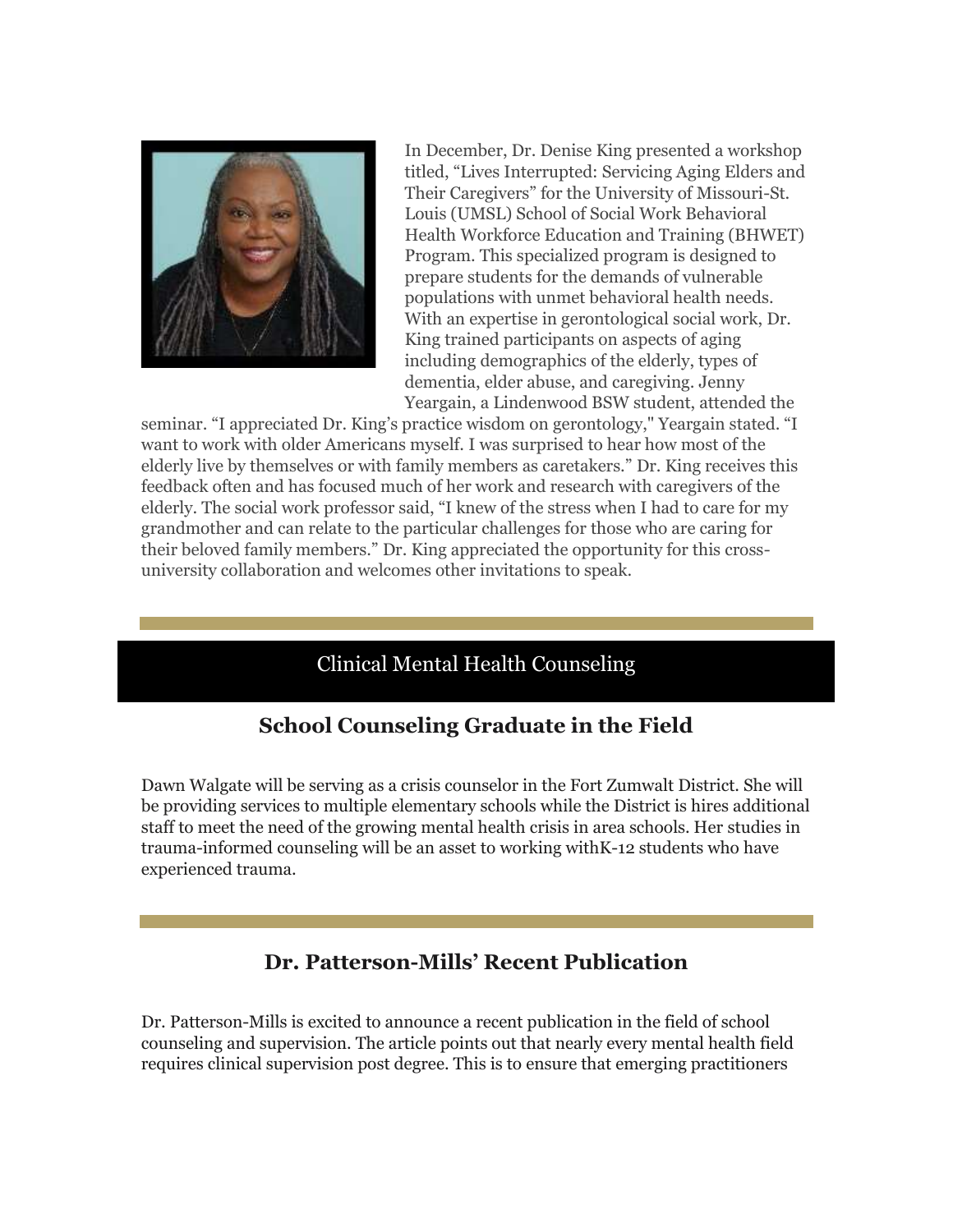are safeguarded against burnout, apply best practices, and are ethical professionals. Currently, school counselors-often the very first mental health professional to work with families-are not required to obtain supervision. Recommendations for how to implement a peer clinical supervision model are laid out for various constituency groups.

Brott, P. E., DeKruyf, L., Hyun, J. H., LaFever, C. R., Patterson-Mills, S., Cook Sandifer, M. I., & Stone, V. (2021). The Critical Need for Peer Clinical Supervision Among School Counselors. Journal of School-Based Counseling Policy and Evaluation, 3(2), 51- 60. **[https://doi.org/https://doi.org/10.25774/nr5m-mq71](https://nam04.safelinks.protection.outlook.com/?url=https%3A%2F%2Fr20.rs6.net%2Ftn.jsp%3Ff%3D001cZdsz7Nb0n1sqKy5sAV5sAygCYgY1YLFjVA2BlF6HKm9Xgap5ihLMv87kocg9lVSbgCQmZ72Z-qJLbEAUiWiAUeW2v8PU7RNCGUbThvOaSMu84QBYcUY7vjjHkfCBAYe5Cq9GHOMzSKtkPboF8cNXN9gduYd5L_I0ACbStn_-Max8XYSAH9ErV6OyoUiM2ZB%26c%3DOwAi-uW8upnqtbbpKWYfv_C233NH6d27P9-7GIbqW1RNNZzTfKg6sg%3D%3D%26ch%3Dy2pyEEA6wWRkfPeidISvDzBJmkkUSsyNgcsMNlh8YVwdot7gdtcn_A%3D%3D&data=04%7C01%7Cphuffman%40lindenwood.edu%7Cc0f53577e92d4c3952f308d9e5a054fc%7C3d72f08e540a4c68905d9e69c4d9c61e%7C1%7C0%7C637793299060647401%7CUnknown%7CTWFpbGZsb3d8eyJWIjoiMC4wLjAwMDAiLCJQIjoiV2luMzIiLCJBTiI6Ik1haWwiLCJXVCI6Mn0%3D%7C3000&sdata=2HbSREoa%2BsNC%2FM%2F1C3XX20WSEur0CD5G%2BhDtFbDnFgs%3D&reserved=0)**

The second article in the series notes early marginalized influences on the career counseling field was published in the National Career Development Association online publication, *Career Convergence*. This article focused on pioneering women vocophers (the first modern generation of employment counselors) who laid the groundwork for the Department of Labor Statistics in the United States and early vocational bureau practices. Implications for the modern career development practitioner are discussed and recommendations for practice are made.

### **Students share research experiences in Lab headed by Dr. Freedle**

Dr. Freedle's reproductive trauma and perinatal mental health lab is off to a good start this semester! Jointly with students Dr. Freedle was able to start the third wave of data collection for longitudinal research focused on mental health outcomes after pregnancy loss. They also submitted two poster presentations and one symposium proposal to two conferences: Postpartum Support International and the American Psychological Association. Here is what students have to say about their involvement in the lab so far.

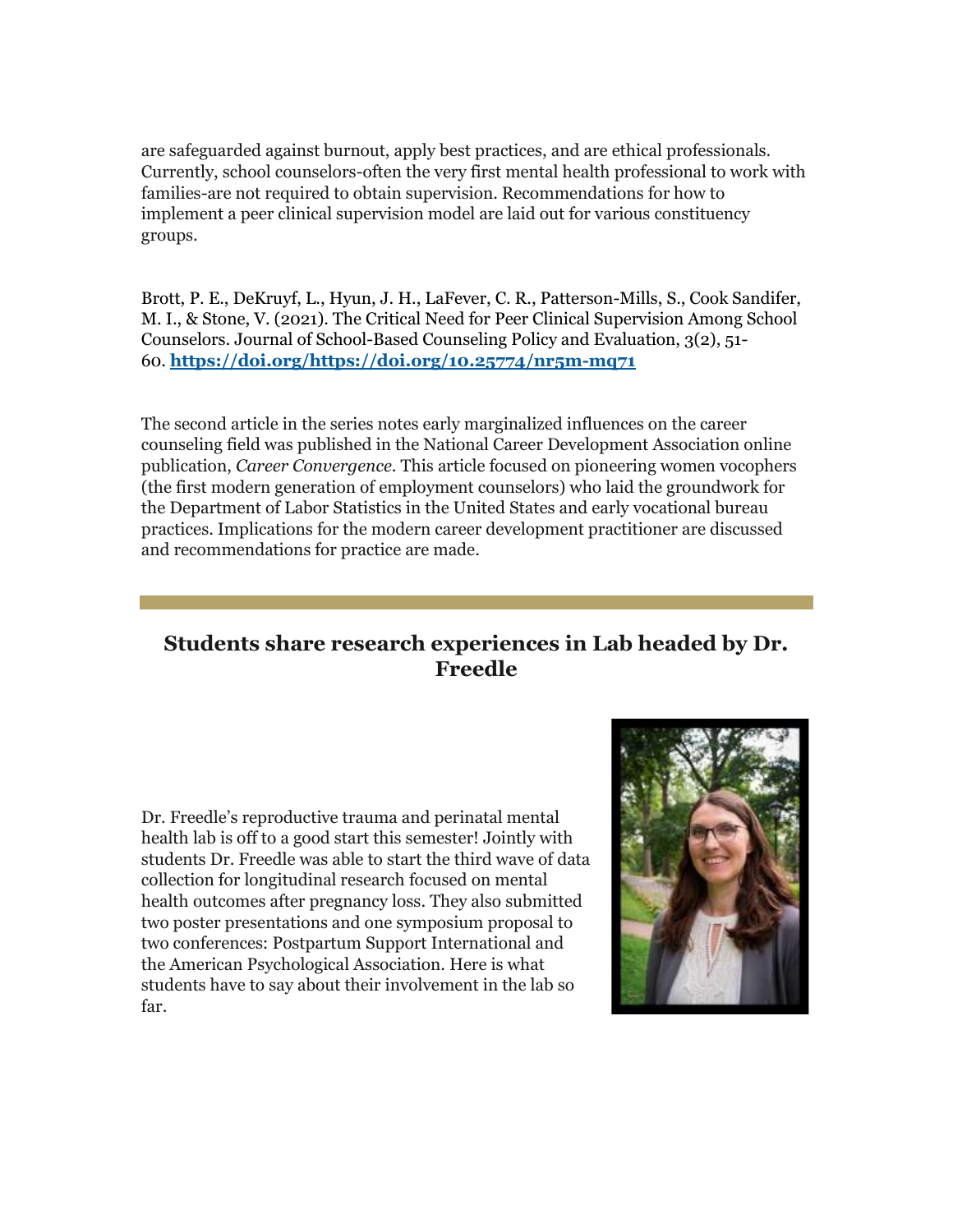

"Working under Dr. Freedle in her research lab at Lindenwood University, has been one of the most rewarding experiences of mine. My name is Dishika Deepak Iyer, and I am a master's student pursuing professional counseling at Lindenwood University. Being an international student comes with its own set of restrictions, one of which is that I cannot work outside the university. Working under Dr. Freedle has been a blessing. I have learnt so much when it comes to research, pregnancy and mental health (the focus of our lab), and teamwork. Dr. Freedle has been incredibly patient at teaching and is amazing at making us feel confident to do small tasks by ourselves. I was taking a class on Research Methods last semester and implementing/connecting everything to what we did at the lab was the easiest way to learn. The lab has been a place for growth, learning and self-exploration so to speak. I have had

the chance to present for APA conference in 2021, and it was so rewarding to see our work in the form of a poster. This is not to say that we don't face challenges. Juggling school work and lab work can be stressful, and Dr. Freedle is very understanding and tells us to take a break as we feel necessary. But that only makes you want to work harder. Learning SPSS, a statistical software has been particularly challenging for me. It seems like everytime I am in a meeting, I understand what is going on, but the moment I sit to do something by myself, everything I learnt seem to go away. It's very intimidating when we start out with something new, when everything is up in the air and we cannot see very far. But when the project is completed and loose strings are tied together, it's such an exhilarating experience. Joining this lab has been one of my biggest achievements at Lindenwood University, and to be learning under Dr. Freedle has been a journey full of surprises and growth."

-Dishika Deepak Iyer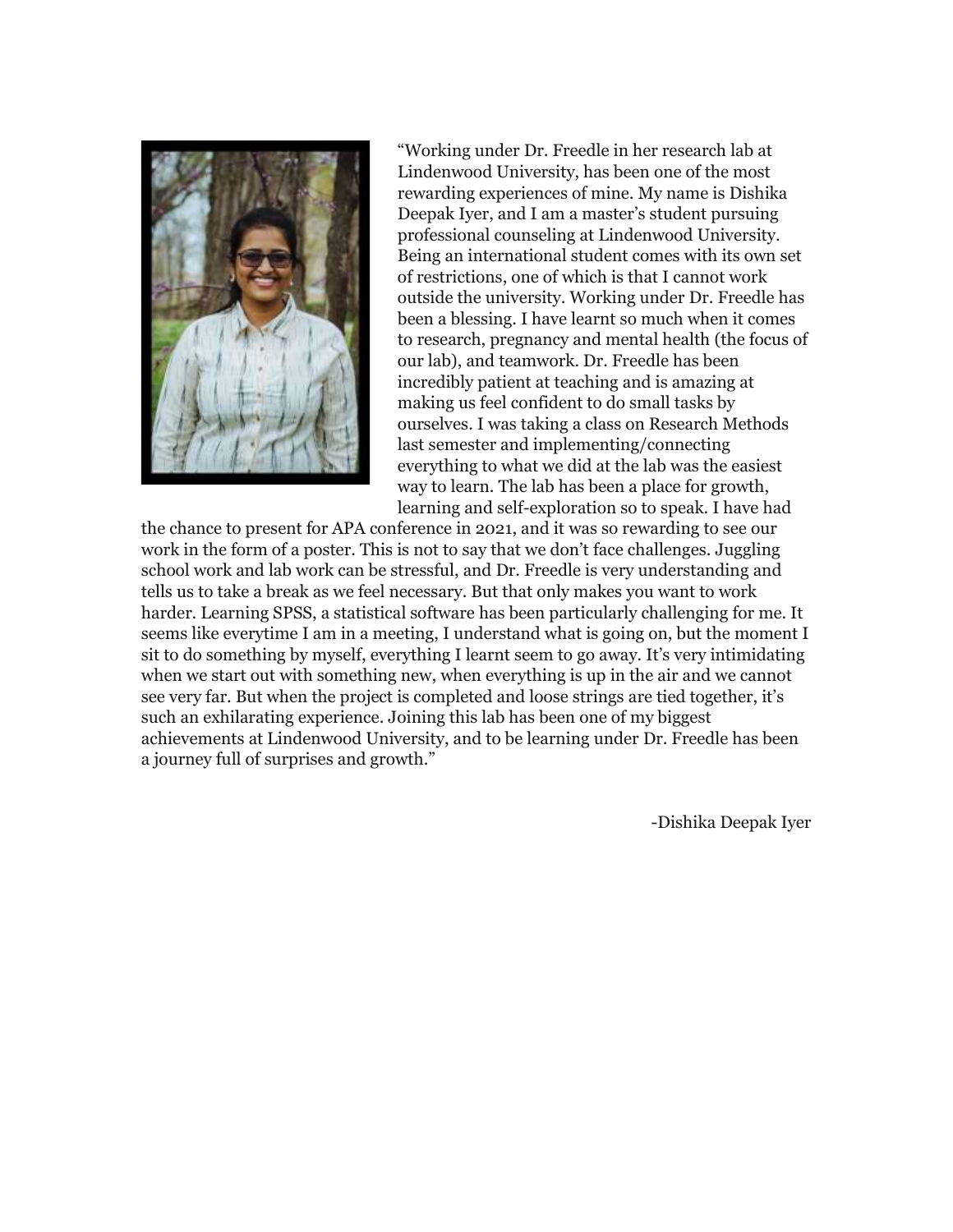

"I am Maria Miller, a current Clinical Mental Health Counseling graduate student and researcher with Dr. Freedle. One of the most impactful experiences I have had so far working with Dr. Freedle was looking at qualitative questionnaire responses about the impact of COVID-19 on pregnancy loss. It was both gut wrenching and incredibly poignant to read about womens' first-hand experiences of feeling so isolated and under-supported during one of the more painful events of their lives. I am hopeful that the voices of these women will help underscore the importance of mental health and medical access for people who have experienced pregnancy loss. This research reminds me why we are in this field- to help others process their own emotions and trauma so that they can go on to live a healthy, fulfilling life."

-Maria Miller



**Grant Black Presenting at 2022 MCSS Virtual Conference**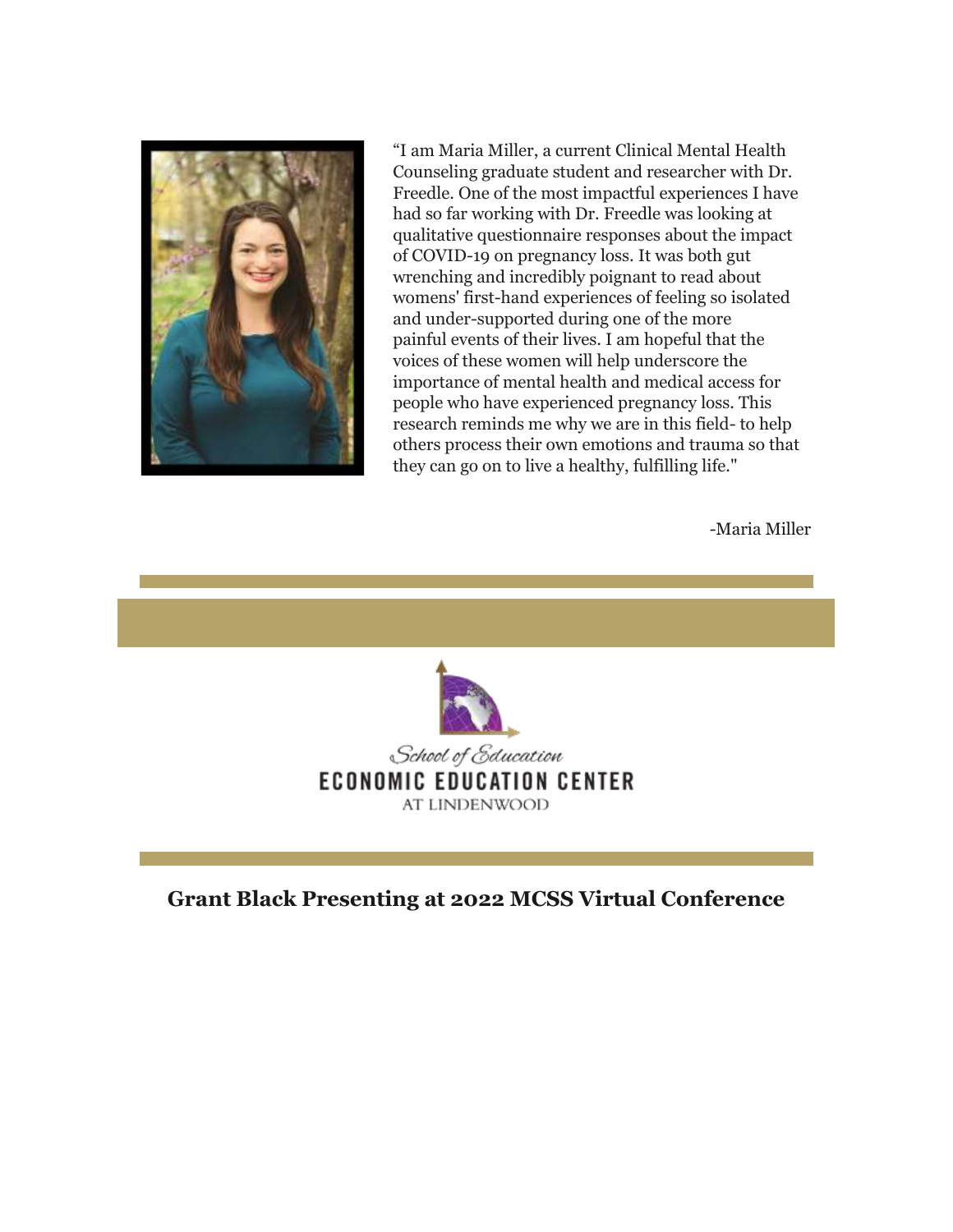

Dr. Grant Black, associate director of the Economic Education Center at Lindenwood University, will be presenting at the 2022 virtual conference of the Missouri Council of the Social Studies. His presentation, Pandemic Economics, will introduce teachers to a series of free curricular resources that apply economic principles and tools to analyze effects and policies related to pandemics. It will explore the ongoing COVID-19 pandemic as well past pandemics such as the 1918 influenza pandemic. The session will share how to access free resources; highlight specific lessons, videos, readings, and activities; and demonstrate how to use them. These versatile resources are perfect for engaging students in virtual, hybrid, and in-person learning environments. The lessons, activities, and other resources can be integrated across social studies subjects to give teachers flexibility in using them in different classes.

Find information about the MCSS Conference a[t](https://nam04.safelinks.protection.outlook.com/?url=https%3A%2F%2Fr20.rs6.net%2Ftn.jsp%3Ff%3D001cZdsz7Nb0n1sqKy5sAV5sAygCYgY1YLFjVA2BlF6HKm9Xgap5ihLMv87kocg9lVSgia6oN68KaNcLKJ_JI8xS987mr7OfW_mFMtLVo1Azzyro7HD0Yd3k8A1hlcyR3FLQyboRu1u08kG8aPDudKl9jmrOe8V2DKu%26c%3DOwAi-uW8upnqtbbpKWYfv_C233NH6d27P9-7GIbqW1RNNZzTfKg6sg%3D%3D%26ch%3Dy2pyEEA6wWRkfPeidISvDzBJmkkUSsyNgcsMNlh8YVwdot7gdtcn_A%3D%3D&data=04%7C01%7Cphuffman%40lindenwood.edu%7Cc0f53577e92d4c3952f308d9e5a054fc%7C3d72f08e540a4c68905d9e69c4d9c61e%7C1%7C0%7C637793299060647401%7CUnknown%7CTWFpbGZsb3d8eyJWIjoiMC4wLjAwMDAiLCJQIjoiV2luMzIiLCJBTiI6Ik1haWwiLCJXVCI6Mn0%3D%7C3000&sdata=rVPhU5%2FC%2B5HMPWpXzlgIhF%2FMSHK6MIQ264Vu79veE6Q%3D&reserved=0) **[https://www.mosocialstudies.com](https://nam04.safelinks.protection.outlook.com/?url=https%3A%2F%2Fr20.rs6.net%2Ftn.jsp%3Ff%3D001cZdsz7Nb0n1sqKy5sAV5sAygCYgY1YLFjVA2BlF6HKm9Xgap5ihLMv87kocg9lVSgia6oN68KaNcLKJ_JI8xS987mr7OfW_mFMtLVo1Azzyro7HD0Yd3k8A1hlcyR3FLQyboRu1u08kG8aPDudKl9jmrOe8V2DKu%26c%3DOwAi-uW8upnqtbbpKWYfv_C233NH6d27P9-7GIbqW1RNNZzTfKg6sg%3D%3D%26ch%3Dy2pyEEA6wWRkfPeidISvDzBJmkkUSsyNgcsMNlh8YVwdot7gdtcn_A%3D%3D&data=04%7C01%7Cphuffman%40lindenwood.edu%7Cc0f53577e92d4c3952f308d9e5a054fc%7C3d72f08e540a4c68905d9e69c4d9c61e%7C1%7C0%7C637793299060647401%7CUnknown%7CTWFpbGZsb3d8eyJWIjoiMC4wLjAwMDAiLCJQIjoiV2luMzIiLCJBTiI6Ik1haWwiLCJXVCI6Mn0%3D%7C3000&sdata=rVPhU5%2FC%2B5HMPWpXzlgIhF%2FMSHK6MIQ264Vu79veE6Q%3D&reserved=0)**

#### **Teaching Economics in American History Virtual Workshop**



The Economic Education Center invites middle- and high-school teachers to participate in the Teaching Economics in American History virtual workshop on **Saturday, February 19**, 2022. The dynamic, interactive workshop is designed to strengthen the historical understanding of young people by providing their teachers with a stronger knowledge of economic events in our history. Dr. Tawni Ferrarini, director of the Economic Education Center at

Lindenwood University, will be one of the workshop presenters. Participants will receive **21 FREE textbooks** (mailed to the address on your registration) and a **\$100 Amazon**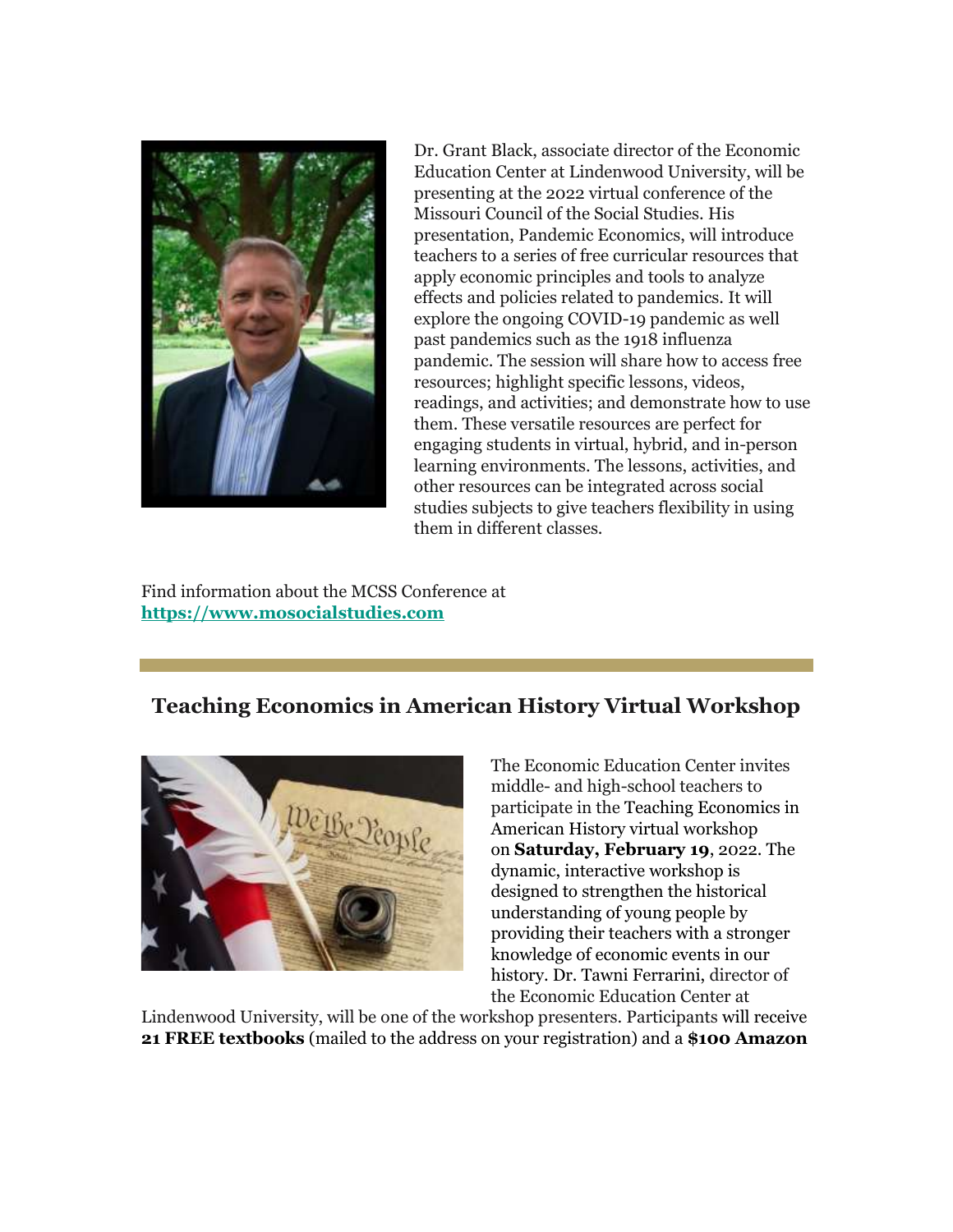**gift card** for attending the full day. A \$30 registration fee is required to reserve your spot but will be refunded if you attend the full day workshop.



# **Virtual Professional Development Opportunities in February**

Join Dr. Tawni Ferrarini, director of the Economic Education Center at Lindenwood University, as she presents four virtual workshops for educators in February. Registration is free.

Look for future opportunities like these at **[https://www.econed.center](https://nam04.safelinks.protection.outlook.com/?url=https%3A%2F%2Fr20.rs6.net%2Ftn.jsp%3Ff%3D001cZdsz7Nb0n1sqKy5sAV5sAygCYgY1YLFjVA2BlF6HKm9Xgap5ihLMv87kocg9lVSYg5ex1e0XJpj_6XTyBW6OFEJC7WmvI61VRGCgdz9mmQ6-1iQr9BUV2vpKzQa0IF0ur_sblD__J6siGWBTmiYWg%3D%3D%26c%3DOwAi-uW8upnqtbbpKWYfv_C233NH6d27P9-7GIbqW1RNNZzTfKg6sg%3D%3D%26ch%3Dy2pyEEA6wWRkfPeidISvDzBJmkkUSsyNgcsMNlh8YVwdot7gdtcn_A%3D%3D&data=04%7C01%7Cphuffman%40lindenwood.edu%7Cc0f53577e92d4c3952f308d9e5a054fc%7C3d72f08e540a4c68905d9e69c4d9c61e%7C1%7C0%7C637793299060647401%7CUnknown%7CTWFpbGZsb3d8eyJWIjoiMC4wLjAwMDAiLCJQIjoiV2luMzIiLCJBTiI6Ik1haWwiLCJXVCI6Mn0%3D%7C3000&sdata=QYXT5s6irg1kBsXo2ncoHow%2FJHiw43R2zufSnZfAe3k%3D&reserved=0)**.

Explore the links below for more information.

#### **February 8, 2022, 5pm-6pm (CT) | Who Desegregated Major League Baseball: Adam Smith or Jackie Robinson?**

Explore how markets work and how they have historically helped break down barriers to discrimination.



**February 22, 2022**

**4pm-5pm (CT)** 

#### **Investigating the Origins of the African American Middle Class and Entrepreneurship**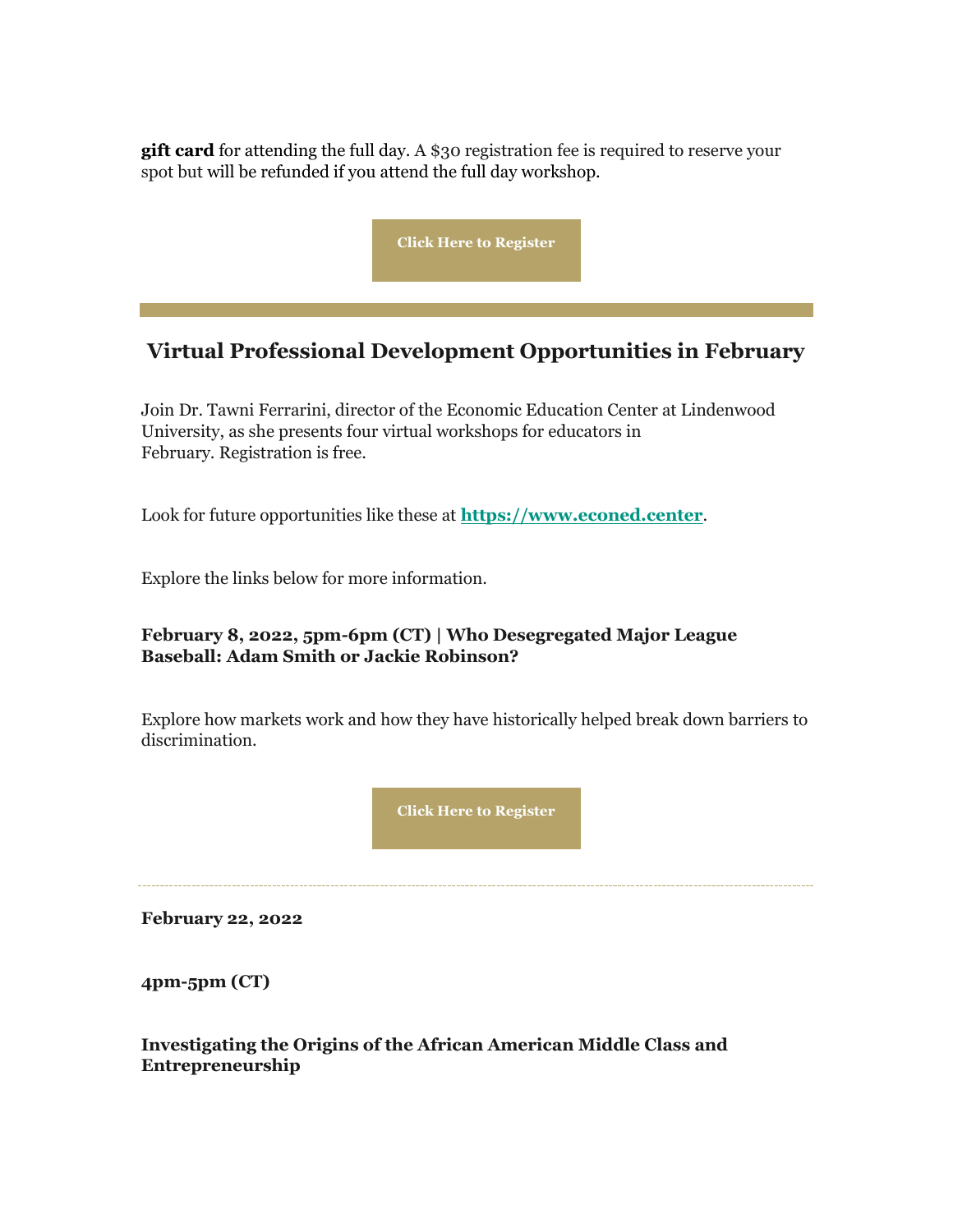Clifton Taulbert, David Steward, Oprah Winfrey, LeBron James, and other African Americans credit equal rights and the freedom to pursue their entrepreneurial dreams for their successes. Investigate how individual rights and personal freedoms help lift individuals, their families, and communities up and out of poverty.

**[Click Here to Register](https://nam04.safelinks.protection.outlook.com/?url=https%3A%2F%2Fr20.rs6.net%2Ftn.jsp%3Ff%3D001cZdsz7Nb0n1sqKy5sAV5sAygCYgY1YLFjVA2BlF6HKm9Xgap5ihLMv87kocg9lVSXzAufiYuoQOX3j1Bq2t_XJ_KXtoBeEWpCd43Y8wleeMD2z6h8zBCm3nhgKXsSBW8LdppK2bpFeQLx9eXOd17FdHm7pkjhrTQVo7Fr9Y37zwUKdNmyNiq110AqWGV6E4y_DxRR7mIQ2UjqG7PrR6HwhuDvKwfuS_qotwerKL9100P1uib6czqOgAwcJM5WAw-dEc_KvnsPEnrzLKcG02cCg%3D%3D%26c%3DOwAi-uW8upnqtbbpKWYfv_C233NH6d27P9-7GIbqW1RNNZzTfKg6sg%3D%3D%26ch%3Dy2pyEEA6wWRkfPeidISvDzBJmkkUSsyNgcsMNlh8YVwdot7gdtcn_A%3D%3D&data=04%7C01%7Cphuffman%40lindenwood.edu%7Cc0f53577e92d4c3952f308d9e5a054fc%7C3d72f08e540a4c68905d9e69c4d9c61e%7C1%7C0%7C637793299060647401%7CUnknown%7CTWFpbGZsb3d8eyJWIjoiMC4wLjAwMDAiLCJQIjoiV2luMzIiLCJBTiI6Ik1haWwiLCJXVCI6Mn0%3D%7C3000&sdata=qIcVpCGgOsSlZjWJoy%2B8mfk%2FjE6IbyT%2FxL%2BGUiC4BxI%3D&reserved=0)**

**February 23, 2022**

**10am-12pm (CT)** 

#### **Winter 2022 Virtual Bootcamp: Macroeconomics**

Learn how an economy functions and how economic activity is measured using indicators like workforce participation, gross domestic product and inflation.

**[Click Here to Register](https://nam04.safelinks.protection.outlook.com/?url=https%3A%2F%2Fr20.rs6.net%2Ftn.jsp%3Ff%3D001cZdsz7Nb0n1sqKy5sAV5sAygCYgY1YLFjVA2BlF6HKm9Xgap5ihLMv87kocg9lVSA1vYsGHWxbkstmBipOm22uPNTYpfW5mJDDYSwUJiwsVTozm9NwLlSrcigVhGwm_qIEWKW7YVOHJRzVnwJ4iubS36IQafGdZ2MUyZFSypmOZQL9IbO_lnnk5sxyq6UnByhoXxdm7Cb79Cg9QvSCLy8pJXNTFWXiZs%26c%3DOwAi-uW8upnqtbbpKWYfv_C233NH6d27P9-7GIbqW1RNNZzTfKg6sg%3D%3D%26ch%3Dy2pyEEA6wWRkfPeidISvDzBJmkkUSsyNgcsMNlh8YVwdot7gdtcn_A%3D%3D&data=04%7C01%7Cphuffman%40lindenwood.edu%7Cc0f53577e92d4c3952f308d9e5a054fc%7C3d72f08e540a4c68905d9e69c4d9c61e%7C1%7C0%7C637793299060647401%7CUnknown%7CTWFpbGZsb3d8eyJWIjoiMC4wLjAwMDAiLCJQIjoiV2luMzIiLCJBTiI6Ik1haWwiLCJXVCI6Mn0%3D%7C3000&sdata=QpgVRic05IzRxXvBb0gSECw%2Bgin1tU74y7f1HsT1Uyk%3D&reserved=0)**

#### **Earn \$150 Stipend**

#### **Participating in February 17 Workshop at Lindenwood**

The Economic Education Center will offer **Fundamentals of Environmental Economics**, a free workshop for educators on Thursday, February 17, 9 a.m.-3:30 p.m. Educators who attend the entire workshop qualify to receive a **\$150 stipend**! Participants can also earn professional development credit through the **[Lindenwood Learning Academy](https://nam04.safelinks.protection.outlook.com/?url=https%3A%2F%2Fr20.rs6.net%2Ftn.jsp%3Ff%3D001cZdsz7Nb0n1sqKy5sAV5sAygCYgY1YLFjVA2BlF6HKm9Xgap5ihLMrL8bw9PfVQqqNBYfUk_ksY426gLKqstV-HtZ_D5XShAqxor4b8SeT7x8PXk8jPwcO7xcVupGl_CcUR4ZPI0KRmNJ9hOw-4UKBNSjuvdqkdhPGyWRWoZ0f0OKWi8vubsvNqyjzXx-iQXQZmm7scQeAWYdKmDoqrmZw%3D%3D%26c%3DOwAi-uW8upnqtbbpKWYfv_C233NH6d27P9-7GIbqW1RNNZzTfKg6sg%3D%3D%26ch%3Dy2pyEEA6wWRkfPeidISvDzBJmkkUSsyNgcsMNlh8YVwdot7gdtcn_A%3D%3D&data=04%7C01%7Cphuffman%40lindenwood.edu%7Cc0f53577e92d4c3952f308d9e5a054fc%7C3d72f08e540a4c68905d9e69c4d9c61e%7C1%7C0%7C637793299060647401%7CUnknown%7CTWFpbGZsb3d8eyJWIjoiMC4wLjAwMDAiLCJQIjoiV2luMzIiLCJBTiI6Ik1haWwiLCJXVCI6Mn0%3D%7C3000&sdata=HQMI0BYGc3N7PE1auxgcnfNiQCnnx1PJi%2F%2FAyMYyBps%3D&reserved=0)**. The workshop familiarizes middle- and highschool teachers, curriculum specialists, and university faculty with a non-biased approach that introduces the basics of environmental economics and provides effective simulations to introduce the concepts into the classroom. The workshop includes